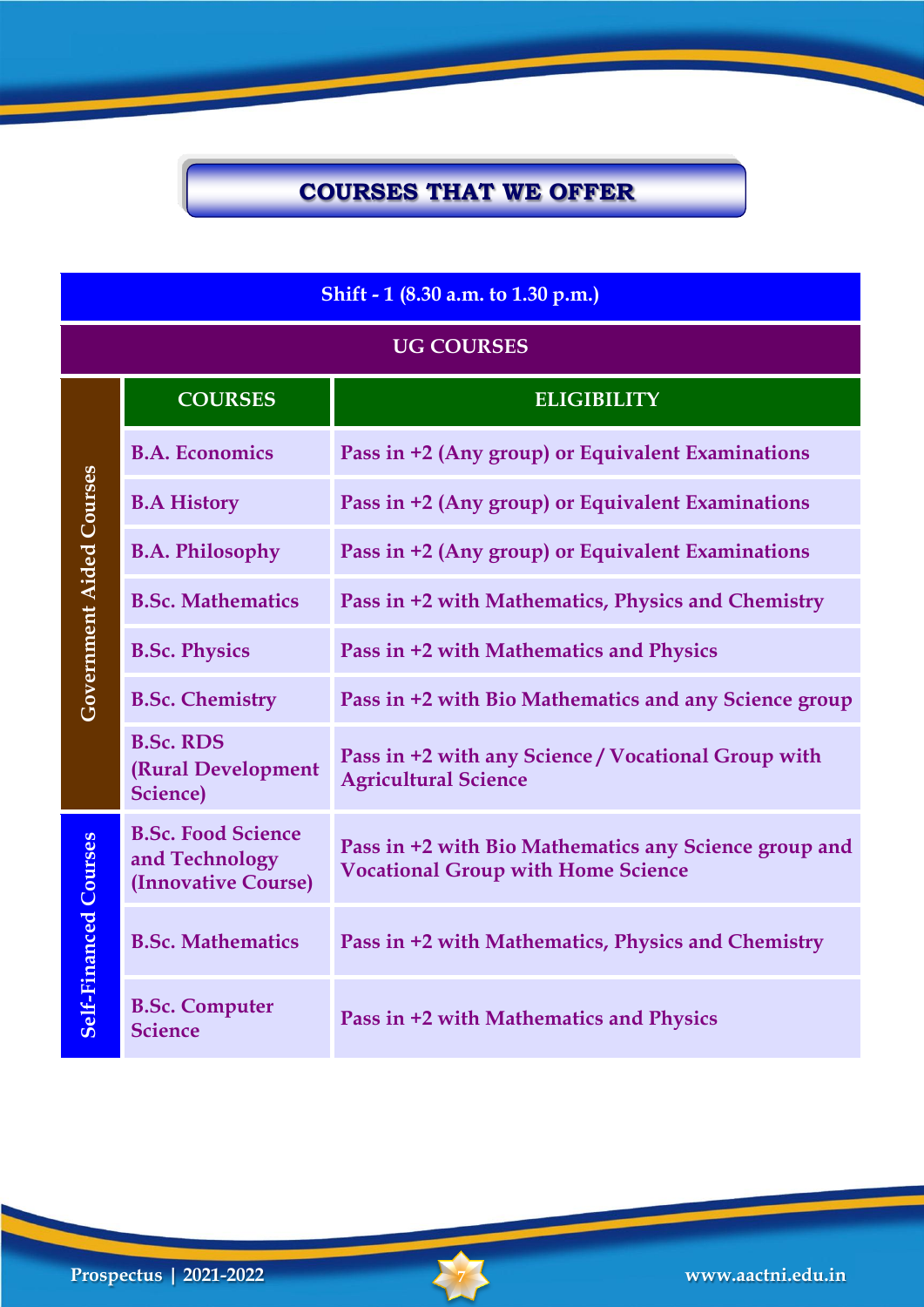### **Shift - 1 (8.30 a.m. to 1.30 p.m.)**

| <b>PG COURSES</b>            |                                                                         |                                                                                                                                                    |  |  |
|------------------------------|-------------------------------------------------------------------------|----------------------------------------------------------------------------------------------------------------------------------------------------|--|--|
|                              | <b>COURSES</b>                                                          | <b>ELIGIBILITY</b>                                                                                                                                 |  |  |
| Government Aided<br>Courses  | <b>M.A. Economics</b>                                                   | Any degree with at least one economics paper                                                                                                       |  |  |
|                              | M.A. Philosophy                                                         | <b>Any Degree</b>                                                                                                                                  |  |  |
|                              | <b>M.Sc. (Dairy Science</b><br>and Rural Management)                    | <b>Any Degree in Science</b>                                                                                                                       |  |  |
|                              | <b>M.Sc. Physics</b>                                                    | <b>B.Sc. Degree in Physics</b>                                                                                                                     |  |  |
|                              | M. Sc. Mathematics                                                      | <b>B.Sc. Degree in Mathematics</b>                                                                                                                 |  |  |
|                              | <b>M.Sc. Chemistry</b>                                                  | <b>B.Sc. Degree in Chemistry</b>                                                                                                                   |  |  |
| <b>Self-Financed Courses</b> | <b>MCA</b><br>(Master of Computer<br><b>Applications</b> )<br>(2 years) | Any Degree related to Computer Science / IT /<br><b>Computer Applications.</b><br><b>Candidates should have studied Mathematics</b><br>at +2 level |  |  |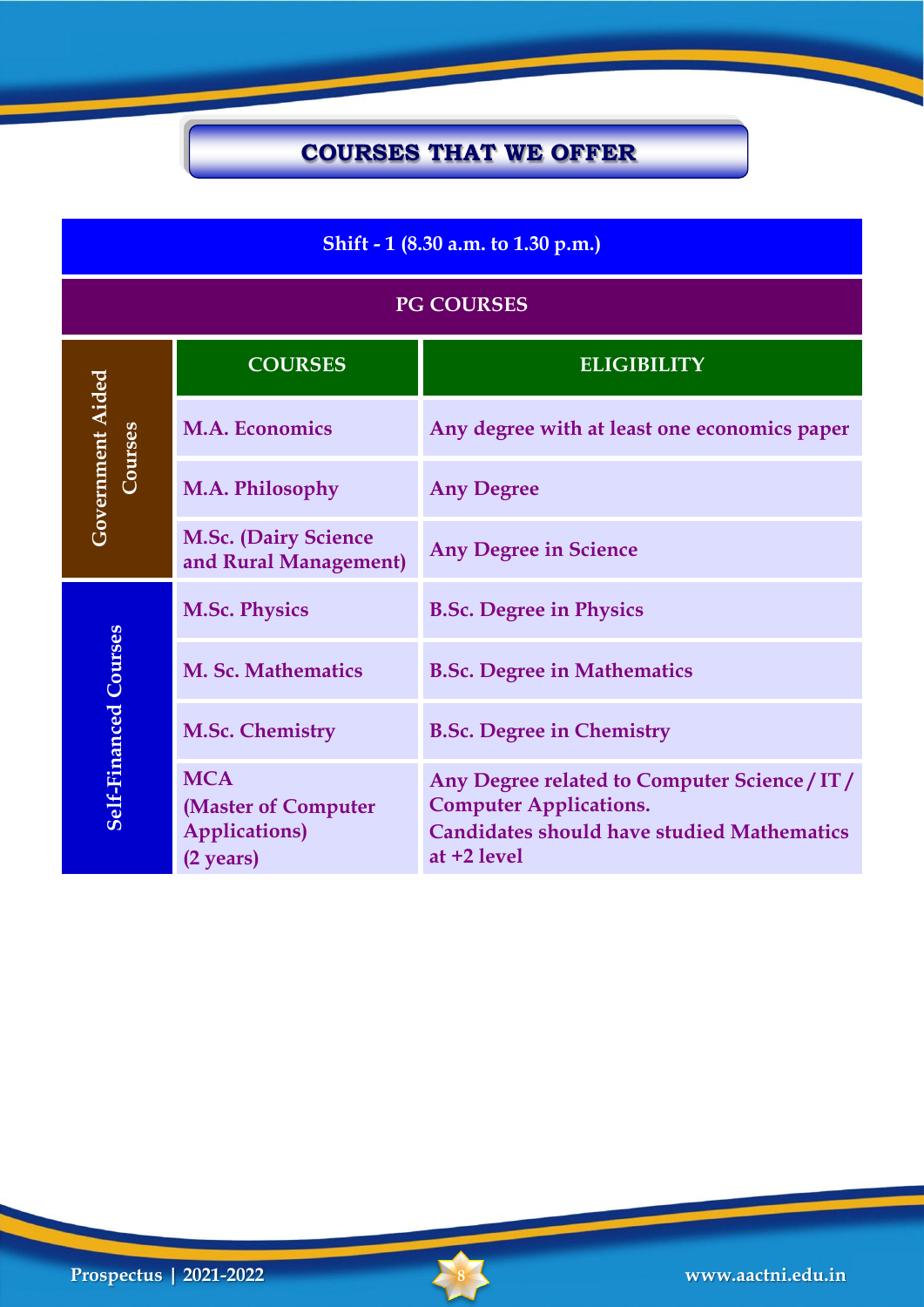| Shift $-2$ (1.30 p.m. to 6.00 p.m.) |                                                     |                                                                                                                                                                    |  |  |
|-------------------------------------|-----------------------------------------------------|--------------------------------------------------------------------------------------------------------------------------------------------------------------------|--|--|
|                                     | <b>COURSES</b>                                      | <b>ELIGIBILITY</b>                                                                                                                                                 |  |  |
|                                     | <b>B.A. Tamil</b>                                   | Pass in +2 (Any Group) or Equivalent<br>Examinations                                                                                                               |  |  |
|                                     | <b>B.A. English Literature</b>                      | Pass in +2 (Any Group) or Equivalent<br><b>Examinations</b>                                                                                                        |  |  |
|                                     | <b>B.Com with Computer</b><br><b>Applications</b>   | Pass in +2 with Commerce and Accountancy                                                                                                                           |  |  |
| <b>UG COURSES</b>                   | B.B.A.<br>(Business Administration)                 | Pass in +2 (Any Group) or Equivalent<br>Examinations                                                                                                               |  |  |
|                                     | <b>B.Sc. Information Technology</b><br>& Management | Pass in +2 (Any Group) with Mathematics and<br><b>Physics</b>                                                                                                      |  |  |
|                                     | <b>B.Sc. Physical Education</b>                     | Pass in +2 (Any Group) or Equivalent<br>Examinations.<br>Candidates should have to submit the<br>Certificates of achievements in Sports &<br><b>Games</b>          |  |  |
| PG COURSES                          | M.Com.                                              | <b>B.Com (General) / B.Com (CA)</b>                                                                                                                                |  |  |
|                                     | M.A. English                                        | <b>B.A. Degree in English Literature (English as</b><br>major Subject) & BA / B.Sc. / BBE candidates<br>with English as Part II English for IV<br><b>Semesters</b> |  |  |